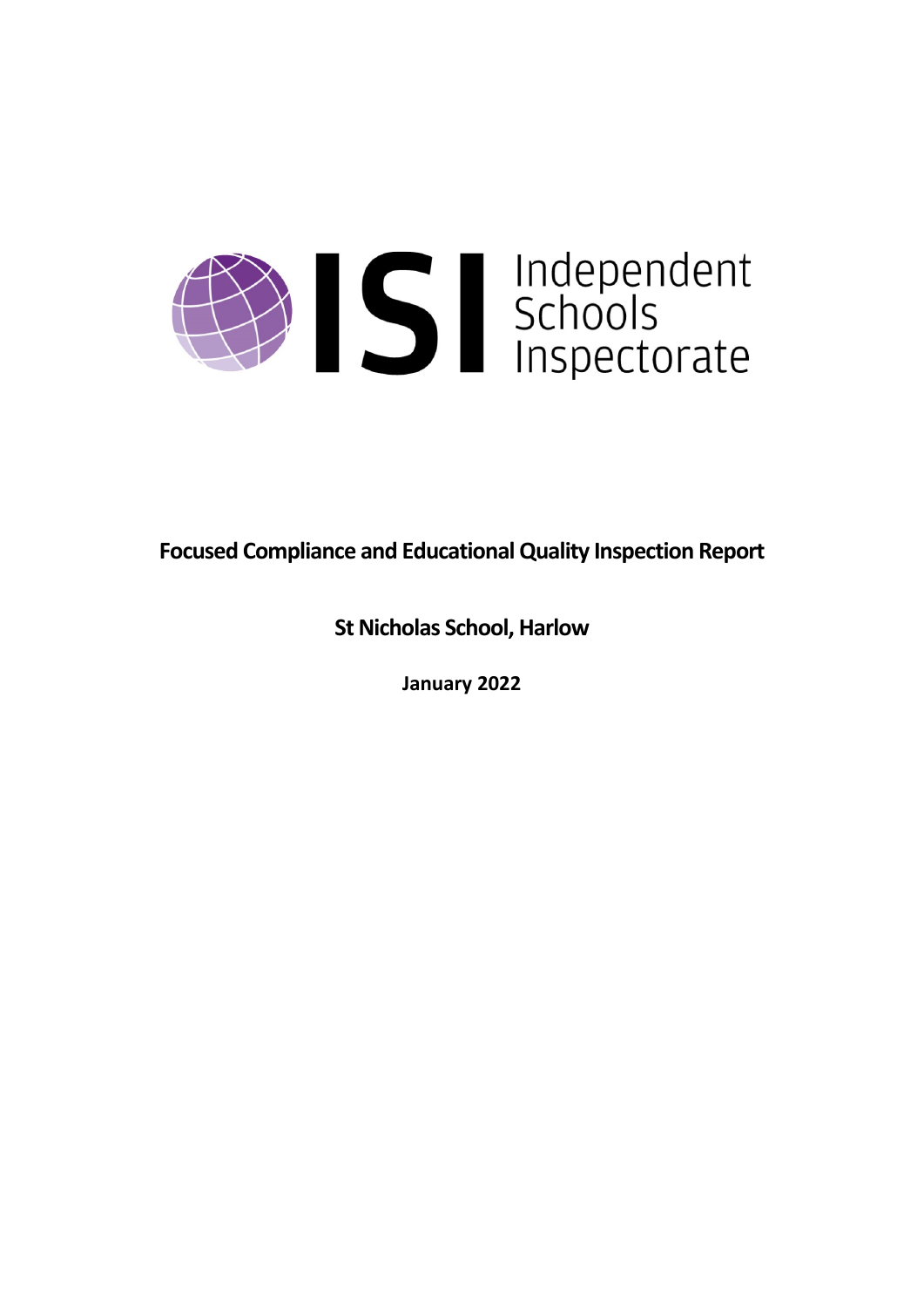# **Contents**

|    | <b>School's Details</b>                                              | 3                       |
|----|----------------------------------------------------------------------|-------------------------|
| 1. | <b>Background Information</b>                                        | 4                       |
|    | <b>About the school</b>                                              | 4                       |
|    | What the school seeks to do                                          | 4                       |
|    | About the pupils                                                     | 4                       |
| 2. | <b>Regulatory Compliance Inspection</b>                              | 5                       |
|    | Preface                                                              | 5                       |
|    | <b>Key findings</b>                                                  | 6                       |
|    | PART 1 - Quality of education provided                               | 6                       |
|    | PART 2 - Spiritual, moral, social and cultural development of pupils | 6                       |
|    | PART 3 - Welfare, health and safety of pupils                        | 6                       |
|    | PART 4 – Suitability of staff, supply staff, and proprietors         | 6                       |
|    | PART 5 - Premises of and accommodation at schools                    | $\overline{\mathbf{z}}$ |
|    | <b>PART 6 - Provision of information</b>                             | 7                       |
|    | PART 7 - Manner in which complaints are handled                      | 7                       |
|    | PART 8 - Quality of leadership in and management of schools          | $\overline{\mathbf{z}}$ |
| 3. | <b>Educational Quality Inspection</b>                                | 8                       |
|    | Preface                                                              | 8                       |
|    | <b>Key findings</b>                                                  | 8                       |
|    | <b>Recommendations</b>                                               | 8                       |
|    | The quality of the pupils' academic and other achievements           | 8                       |
|    | The quality of the pupils' personal development                      | 11                      |
| 4. | <b>Inspection Evidence</b>                                           | 14                      |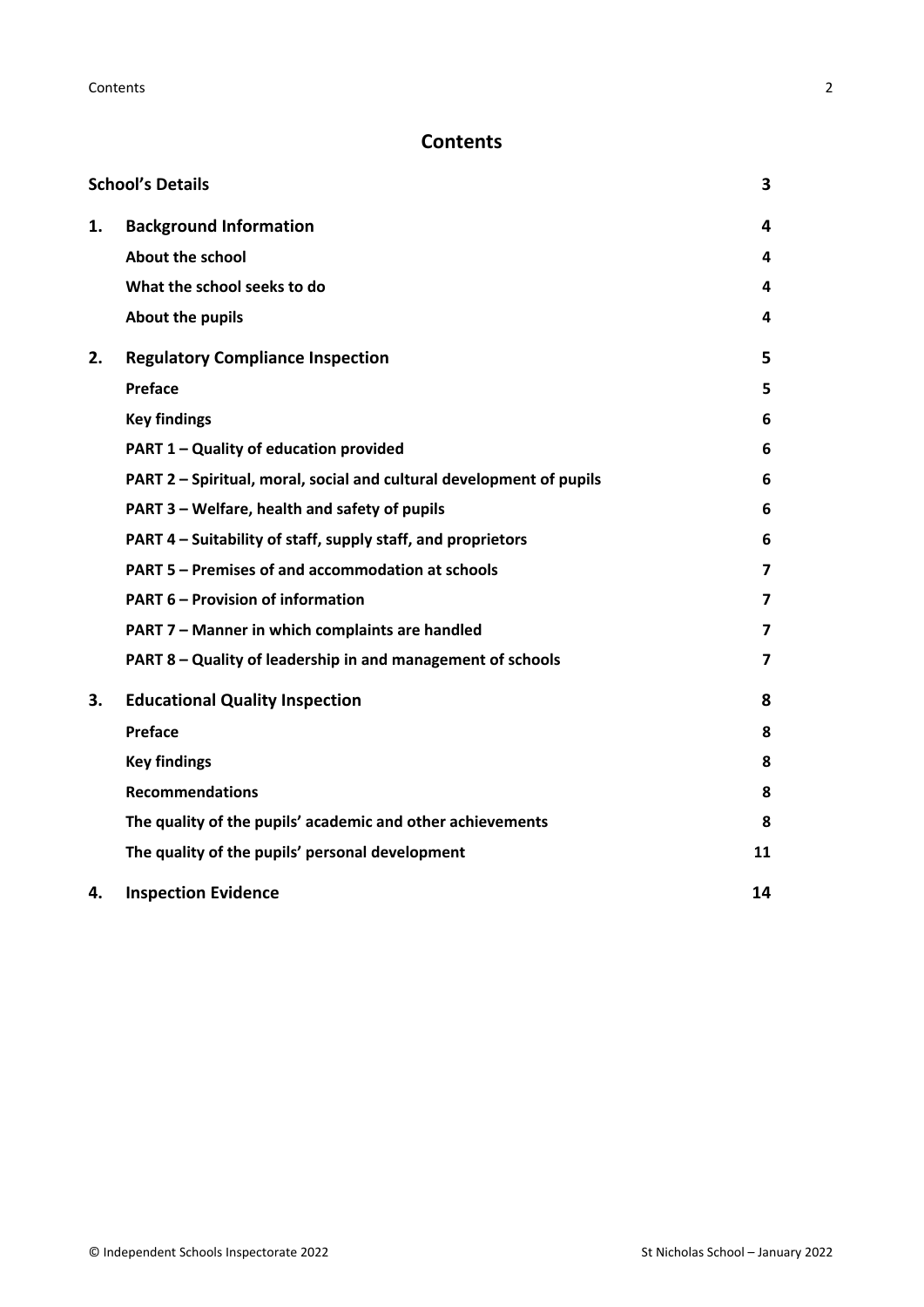| <b>School</b>                    | St Nicholas School                                   |     |                     |     |
|----------------------------------|------------------------------------------------------|-----|---------------------|-----|
| <b>DfE</b> number                | 881/6023                                             |     |                     |     |
| <b>Registered charity number</b> | 310876                                               |     |                     |     |
| <b>Address</b>                   | <b>St Nicholas School</b><br><b>Hobbs Cross Road</b> |     |                     |     |
|                                  | Old Harlow                                           |     |                     |     |
|                                  | Essex                                                |     |                     |     |
|                                  | <b>CM17 0NJ</b>                                      |     |                     |     |
| <b>Telephone number</b>          | 01279 429910                                         |     |                     |     |
| <b>Email address</b>             | office@saintnicholasschool.net                       |     |                     |     |
| <b>Acting headteacher</b>        | Mr Paul Wilson                                       |     |                     |     |
| <b>Chair of governors</b>        | Mr Robert Ellice                                     |     |                     |     |
| Age range                        | 3 to 16                                              |     |                     |     |
| Number of pupils on roll         | 475                                                  |     |                     |     |
|                                  | <b>EYFS</b>                                          | 62  | <b>Lower School</b> | 162 |
|                                  | <b>Middle School</b>                                 | 131 | <b>Upper School</b> | 120 |
| <b>Inspection dates</b>          | 26 to 28 January 2022                                |     |                     |     |

# <span id="page-2-0"></span>**School's Details**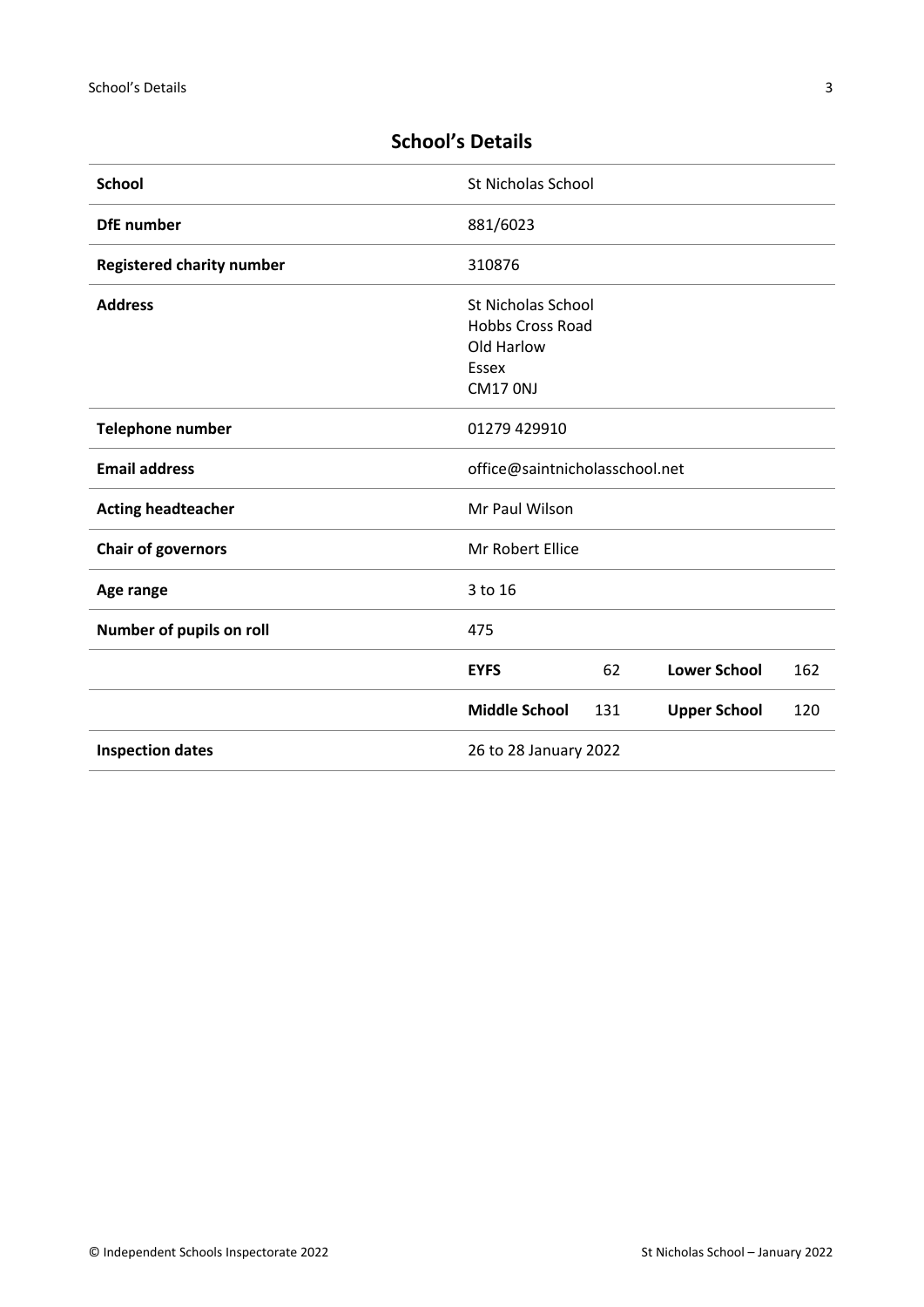## <span id="page-3-0"></span>**1. Background Information**

#### <span id="page-3-1"></span>**About the school**

- 1.1 Saint Nicholas School is an independent co-educational day school. It is a registered charity, administered by a board of governors. The school was founded in 1939 and has occupied its present site, on the edge of Harlow, since 1977. The school comprises four sections: the Early Years Foundation Stage (EYFS), for children in pre-school and Reception; lower school for pupils from Years 1 to 5; middle school for pupils from Years 6 to 8; and upper school for pupils from Years 9 to 11. Since the previous inspection, a new acting head was appointed in September 2021.
- 1.2 During the period March to August 2020, the whole school remained open only for children of key workers. During this period of closure, the school provided remote learning materials for all pupils
- 1.3 In the interests of infection control during the COVID-19 (coronavirus) pandemic, inspection evidence was gathered partly remotely and partly on site to reduce contact within the school setting.
- 1.4 In line with the direction given by the Department for Education (DfE) at the time, no evaluation has been made of the nature or effectiveness of any provision made during the period March to August 2020, including its impact on pupils' learning, achievement or personal development. Any concerns relating to pupils' welfare during this period which directly relate to measures implemented by the school have been considered.
- 1.5 During the lockdown period of January to March 2021, all pupils other than vulnerable children or the children of key workers received remote learning provision at home.
- 1.6 In 2020 and 2021, public examinations were not held. For pupils who would have been expected to take these examinations, centre-assessed grades and teacher-assessed grades were awarded.
- <span id="page-3-2"></span>1.7 Since 2020, EYFS profiles have not been externally moderated.

#### **What the school seeks to do**

1.8 The school aims to provide a safe, happy and secure environment, in which pupils are able to develop academically, physically and creatively. It sets out to challenge pupils to reach their full potential and to become active and curious learners. The school seeks to encourage pupils to develop resilience, a strong sense of right and wrong and an understanding of their social responsibility in the school and the wider community.

#### <span id="page-3-3"></span>**About the pupils**

1.9 Pupils come from families with a range of professional and business backgrounds, living within a 15 mile radius of the school. Nationally standardised data provided by the school indicate the ability of the pupils in the school is broadly average. The school has identified 28 pupils as having special educational needs and/or disabilities (SEND), all of whom receive additional support for dyslexia, dyspraxia and other conditions. No pupil in the school has an education, health and care (EHC) plan. English is an additional language (EAL) for four pupils, whose needs are supported by their classroom teachers. Data used by the school have identified 63 pupils as the most able in the school's population and the curriculum is modified for them.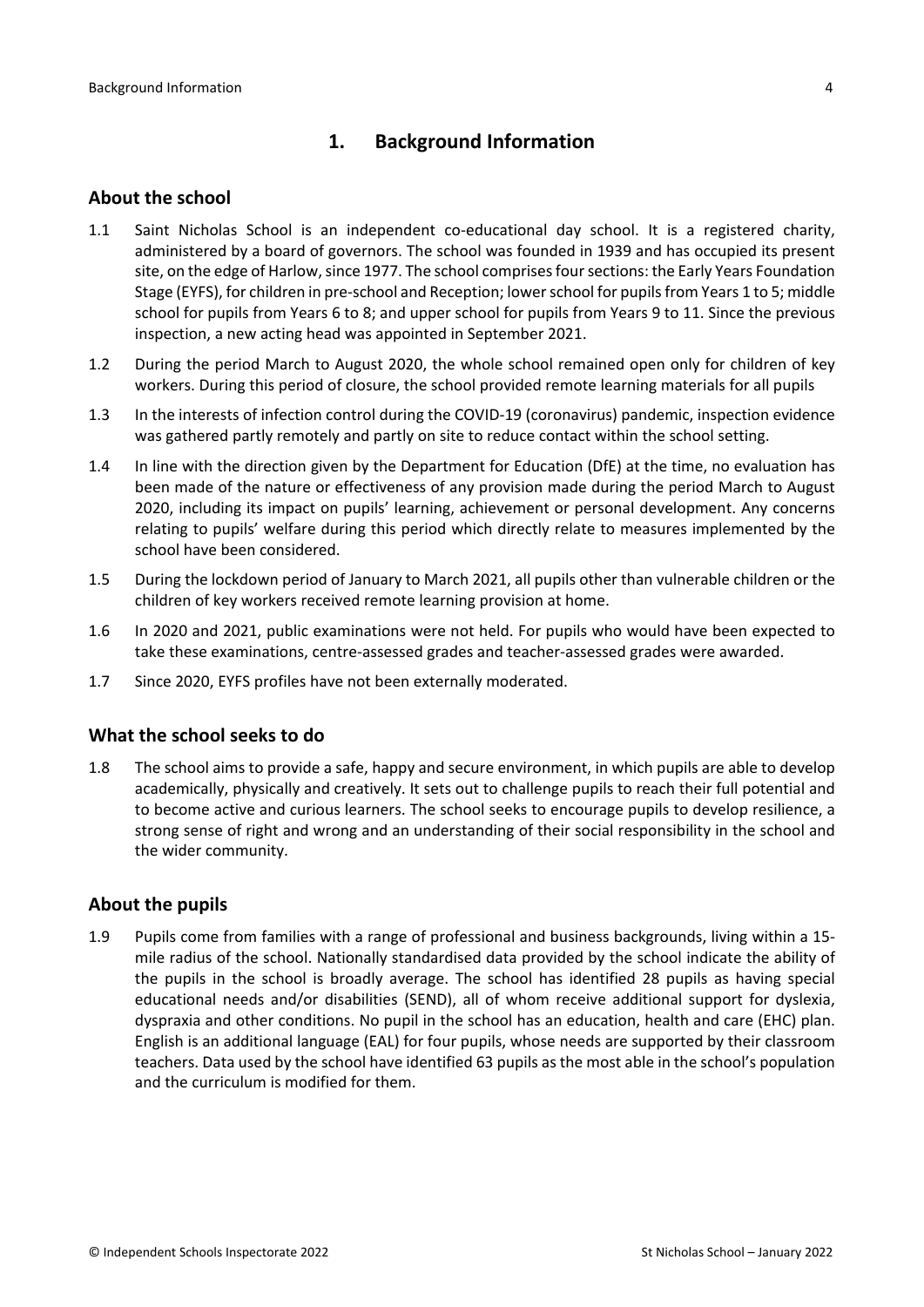## <span id="page-4-0"></span>**2. Regulatory Compliance Inspection**

## <span id="page-4-1"></span>**Preface**

The Independent Schools Inspectorate (ISI) is approved by the Secretary of State to inspect schools which are, or whose heads are, in membership of the associations which form the Independent Schools Council (ISC) and report on the extent to which they meet the Independent School Standards ('the standards') in the Schedule to the Education (Independent School Standards) Regulations 2014. Inspections of schools with early years settings not requiring registration also report whether the school complies with key provisions of the Early Years Foundation Stage statutory framework, and for registered settings the full range of the Early Years Foundation Stage provisions is considered. Additionally, inspections report on the school's accessibility plan under Schedule 10 of the Equality Act 2010 and the ban on corporal punishment under section 548 of the Education Act 1996. Inspections also comment on the progress made to meet any compliance action points set out in the school's most recent statutory inspection.

ISI inspections are also carried out under the arrangements of the ISC Associations for the maintenance and improvement of the quality of their membership.

**This is a FOCUSED COMPLIANCE INSPECTION which was combined with an inspection of EDUCATIONAL QUALITY. The FOCUSED COMPLIANCE inspection reports only on the school's compliance with the standards.** The standards represent minimum requirements and judgements are given either as met or as not met. All schools are required to meet all the standards applicable to them. Where the minimum requirements are not met, this is clearly indicated in the relevant section of the report and the school is required to take the actions specified. In this focused compliance inspection, key standards have been inspected in detail. These are the standards on safeguarding; measures to guard against bullying; arrangements for pupils' health and safety; arrangements to check the suitability of staff; the provision of information; the handling of parents' complaints; and other related aspects of leadership and management. The remaining standards and requirements are deemed to continue to be met unless evidence to the contrary has been found.

Inspections do not include matters that are outside of the regulatory framework described above, such as: an exhaustive health and safety audit; compliance with data protection requirements; an in-depth examination of the structural condition of the school, its services or other physical features; contractual arrangements with parents; an investigation of the financial viability of the school or its accounting procedures.

Inspectors may be aware of individual safeguarding concerns, allegations and complaints as part of the inspection process. Such matters will not usually be referred to specifically in published reports in this document but will have been considered by the team in reaching its judgements.

Links to the standards and requirements can be found here: The Education [\(Independent](http://www.legislation.gov.uk/uksi/2014/3283/contents/made) School Standards) [Regulations](http://www.legislation.gov.uk/uksi/2014/3283/contents/made) 2014, Early Years Foundation Stage Statutory [Framework.](https://www.gov.uk/government/publications/early-years-foundation-stage-framework--2)

**COVID-19: Inspection judgements do not cover the period March to August 2020 inclusive.**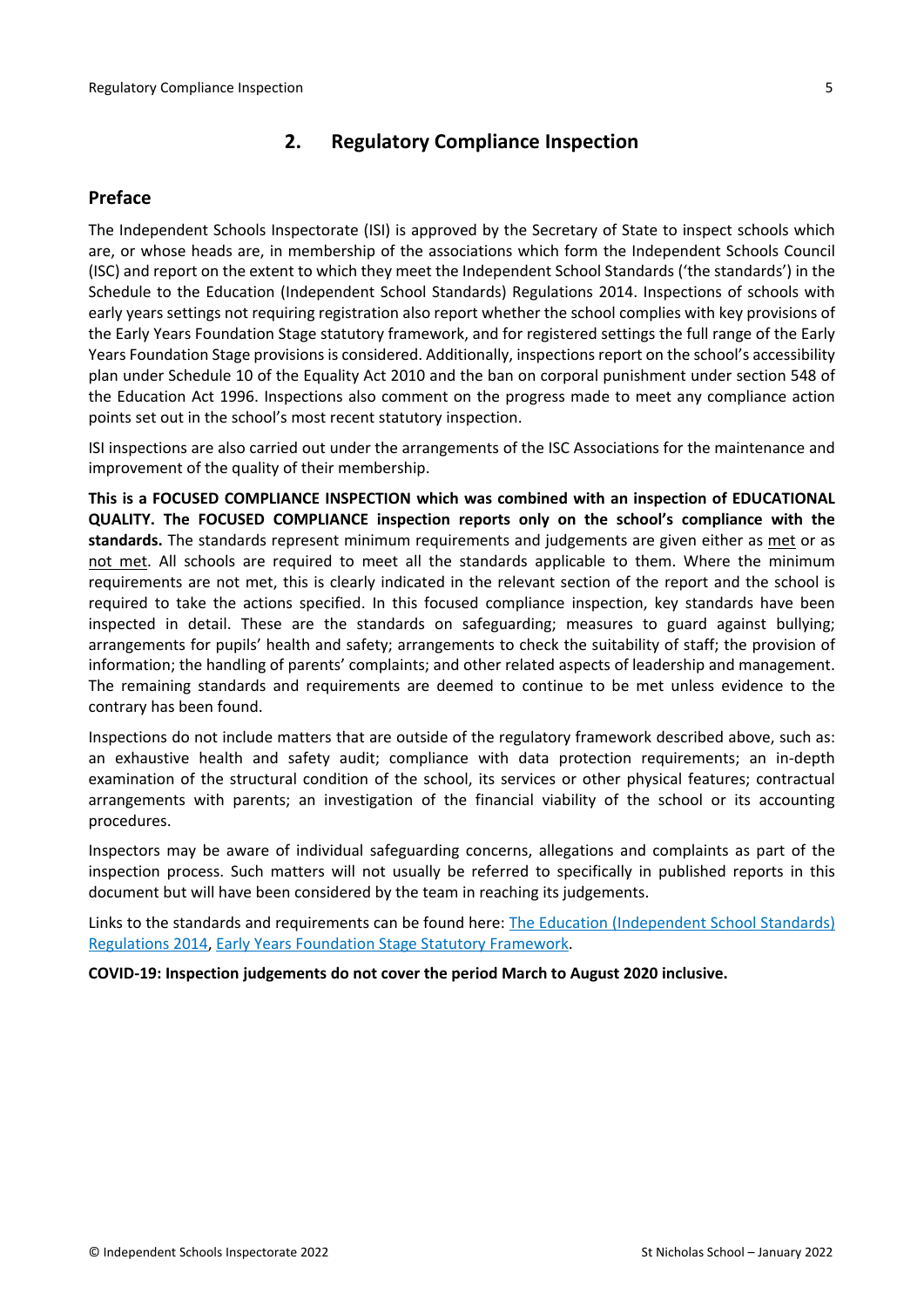## <span id="page-5-0"></span>**Key findings**

**2.1 The school meets the standards in the schedule to the Education (Independent School Standards) Regulations 2014, and relevant requirements of the statutory framework for the Early Years Foundation Stage, and associated requirements, and no further action is required as a result of this inspection.**

## <span id="page-5-1"></span>**PART 1 – Quality of education provided**

- 2.2 In the lower school, the school's own framework for assessment confirms that teaching enables pupils to make good progress in the context of Part 1 paragraph 3(a).
- 2.3 At GCSE in the years 2019 to 2021, performance has confirmed that teaching enables pupils to make good progress in the context of Part 1 paragraph 3(a).
- 2.4 The curriculum is documented, supported by appropriate plans and schemes of work for the pupils and covers the required breadth of material. The teaching enables pupils to make good progress, encompasses effective behaviour management and is supported by suitable resources. A suitable framework for the assessment of pupils' performance is in place.
- 2.5 Pupils receive relationships education in the junior school and relationships and sex education in the senior school, except in so far as they are lawfully excused. The school has consulted parents and published a written statement of its policy which has regard to the relevant statutory guidance.

#### **2.6 The standards relating to the quality of education [paragraphs 1–4] are met.**

## <span id="page-5-2"></span>**PART 2 – Spiritual, moral, social and cultural development of pupils**

- 2.7 Principles and values are actively promoted which facilitate the personal development of pupils as responsible, tolerant, law-abiding citizens.
- **2.8 The standard relating to spiritual, moral, social and cultural development [paragraph 5] is met.**

## <span id="page-5-3"></span>**PART 3 – Welfare, health and safety of pupils**

- 2.9 Arrangements are made to safeguard and promote the welfare of pupils by means that pay due regard to current statutory guidance; good behaviour is promoted; bullying is prevented so far as reasonably practicable; health and safety requirements are met, including those relating to fire safety; provision is made for first aid. Pupils are properly supervised; admission and attendance registers are maintained, as required, and there is a strategic approach to risk assessment. A disability access plan is in place.
- **2.10 The standardsrelating to welfare, health and safety [paragraphs 6–16], the requirement of Schedule 10 of the Equality Act 2010, and the ban on corporal punishment undersection 548 of the Education Act 1996 are met.**

## <span id="page-5-4"></span>**PART 4 – Suitability of staff, supply staff, and proprietors**

- 2.11 The school makes appropriate checks to ensure the suitability of staff, supply staff and proprietors, and a register is kept as required.
- **2.12 The standards relating to the suitability of those in contact with pupils at the school [paragraphs 17–21] are met.**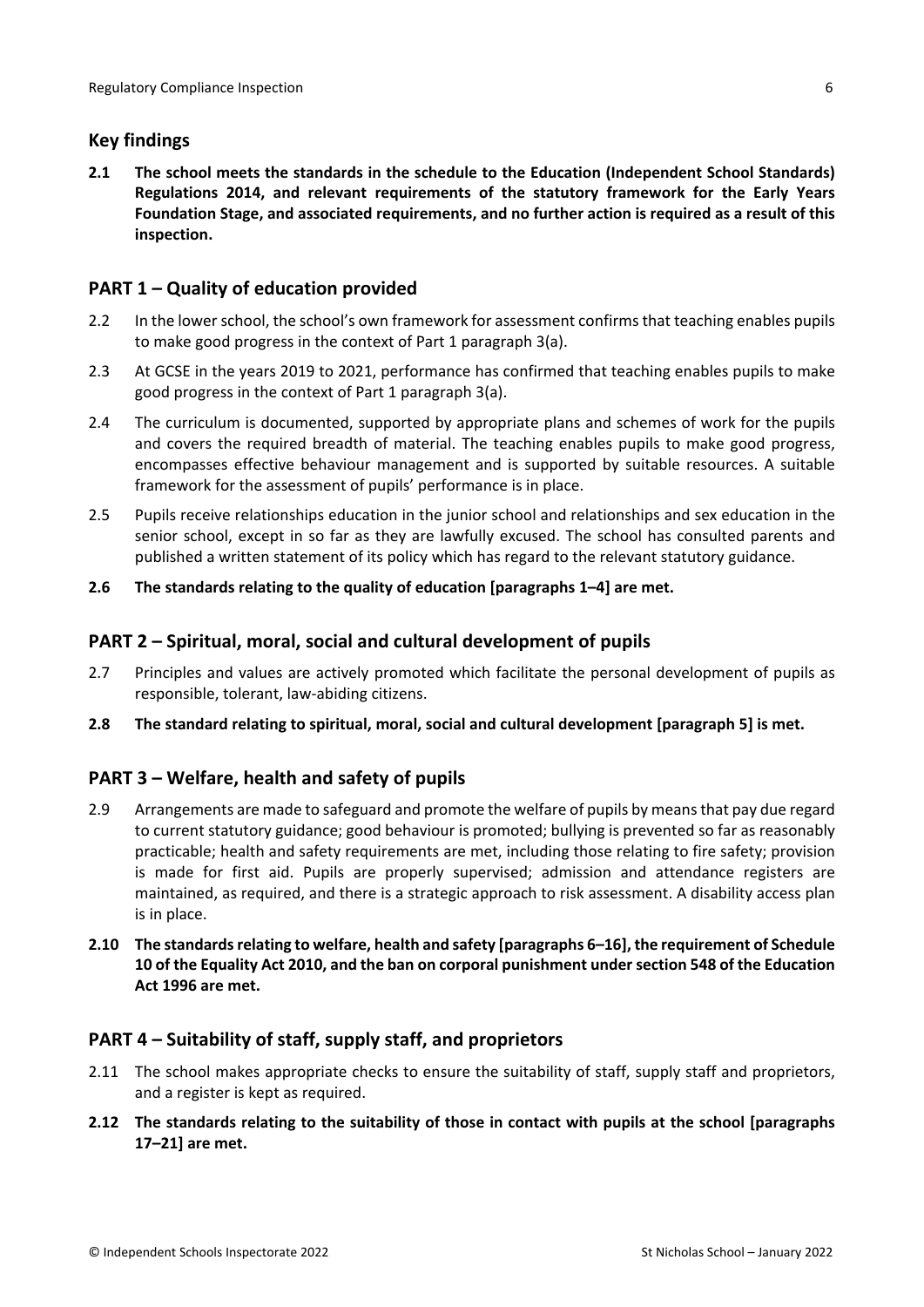## <span id="page-6-0"></span>**PART 5 – Premises of and accommodation at schools**

2.13 Suitable toilet and changing facilities, and showering facilities where required by the standard, and appropriate accommodation for pupils' medical and therapy needs are provided. The premises are maintained to a standard commensurate with health and safety; acoustics and lighting are appropriate; water provision is adequate. Suitable outdoor space is provided for physical education and outdoor play.

#### **2.14 The standards relating to the premises and accommodation [paragraphs 22–31] are met.**

## <span id="page-6-1"></span>**PART 6 – Provision of information**

- 2.15 A range of information is published, provided or made available to parents, inspectors and the Department for Education. This includes details about the proprietor, the ethos of the school and the curriculum, and of the school's arrangementsfor admission, behaviour and exclusions, bullying, health and safety, first aid, details of the complaints procedure, and the number of complaints registered under the formal procedure during the preceding school year, and the provision for any with education, health and care plans or English as an additional language. It also includes particulars of the school's academic performance during the preceding school year, inspection reports and (for parents only) a report at least annually of their own child's progress. The safeguarding policy is posted on the school's website.
- **2.16 The standard relating to the provision of information [paragraph 32] is met.**

#### <span id="page-6-2"></span>**PART 7 – Manner in which complaints are handled**

- 2.17 Parental complaints, if any, are handled effectively through a three-stage process, (informal, formal and a hearing before a panel of three, one of whom is independent of the school). Each stage has clear time scales, and at the third stage the panel can make findings and recommendations which are communicated to the complainant. Records are kept appropriately, including of any action taken, whether or not a complaint is successful.
- **2.18 The standard relating to the handling of complaints [paragraph 33] is met.**

## <span id="page-6-3"></span>**PART 8 – Quality of leadership in and management of schools**

- 2.19 The proprietor ensures that the leadership and management demonstrate good skills and knowledge, and fulfil their responsibilities effectively, so that the other standards are consistently met, and they actively promote the well-being of the pupils.
- **2.20 The standard relating to leadership and management of the school [paragraph 34] is met.**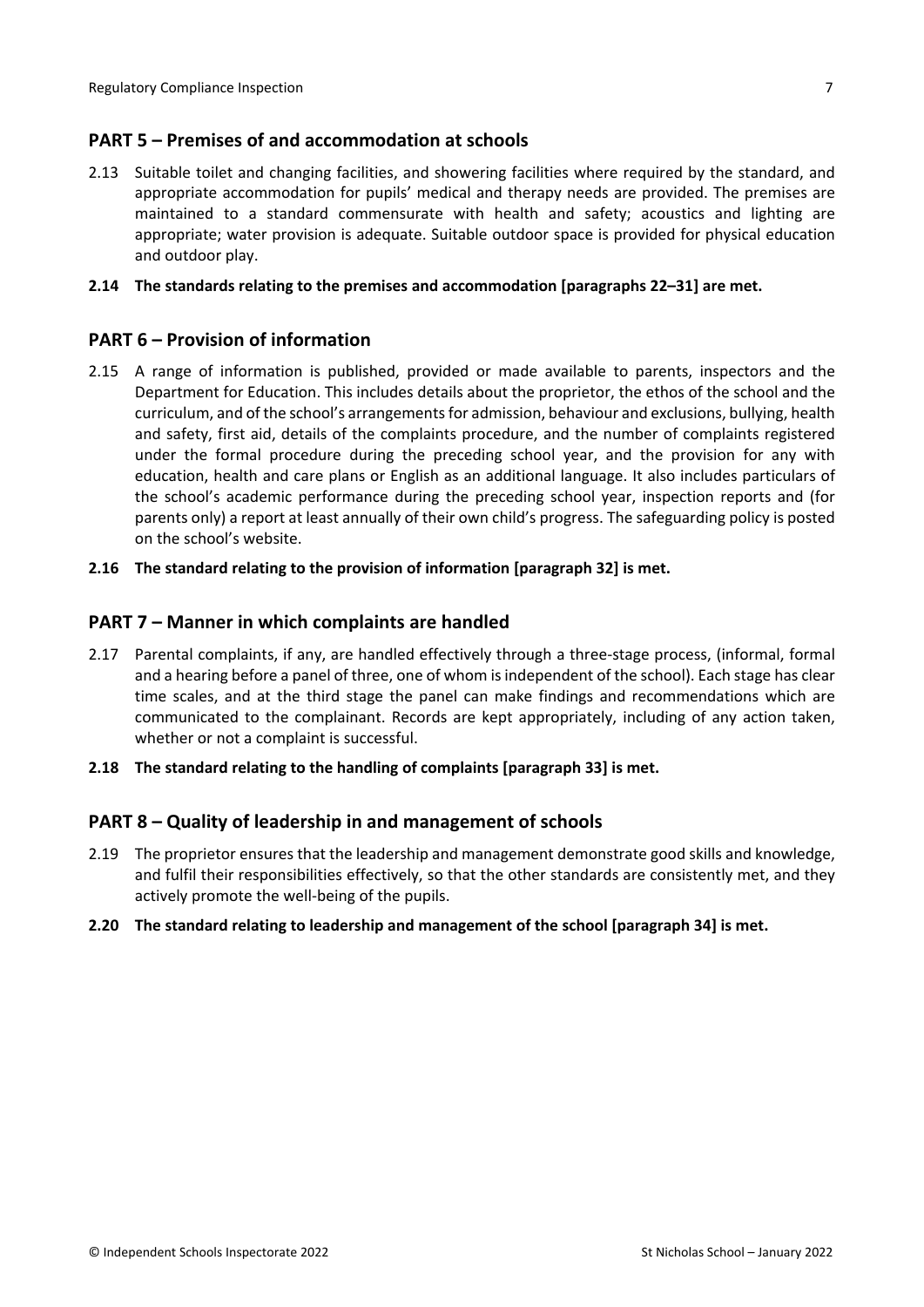## <span id="page-7-0"></span>**3. Educational Quality Inspection**

### <span id="page-7-1"></span>**Preface**

**The EDUCATIONAL QUALITY inspection reports on the quality of the school's work**. It focuses on the two key outcomes:

- The achievement of the pupils, including their academic development, and
- The personal development of the pupils.

#### **The headline judgements apply one of the ISI descriptors 'excellent', 'good', 'sound' or 'unsatisfactory'.**

## <span id="page-7-2"></span>**Key findings**

- 3.1 The quality of the pupils' academic and other achievements is excellent.
	- Pupils are excellent communicators; they are highly articulate and confident in their use of language from an early age.
	- Pupils are highly motivated, have extremely positive attitudes to learning and are determined to make the most of the opportunities available to them in school.
	- Pupils have very well-developed numeracy skills, particularly in mental mathematics, which they apply effectively across the curriculum.
	- Pupils display excellent knowledge and skills in all subjects but, occasionally, these are not fully extended to enable pupils to work at greater depth.
- 3.2 The quality of the pupils' personal development is excellent.
	- Pupils have a highly developed sense of self-understanding and an excellent awareness of how to improve and achieve their goals.
	- Pupils have an extremely strong sense of right and wrong and demonstrate a mature understanding of the importance of kindness.
	- Pupils have an extremely strong social awareness and enjoy positive and supportive relations with their peers and staff, reflecting the family ethos of the school.
	- Pupils demonstrate a strong acceptance of those who have different beliefs and backgrounds to their own, though their understanding of cultural diversity is less well developed.

#### <span id="page-7-3"></span>**Recommendations**

- 3.3 The school is advised to make the following improvements:
	- Ensure that all pupils are consistently challenged to work at greater depth and to develop their knowledge and skills to the fullest extent.
	- Ensure all pupils develop an enhanced understanding of diversity within and beyond their own community, through enabling their broader awareness of different cultures and traditions.

#### <span id="page-7-4"></span>**The quality of the pupils' academic and other achievements**

- 3.4 The quality of the pupils' academic and other achievements is excellent.
- 3.5 Pupils of all ages are excellent communicators. For example, children in the EYFS listened carefully and were then able to retell a story accurately and imaginatively. Pupils in the lower school read and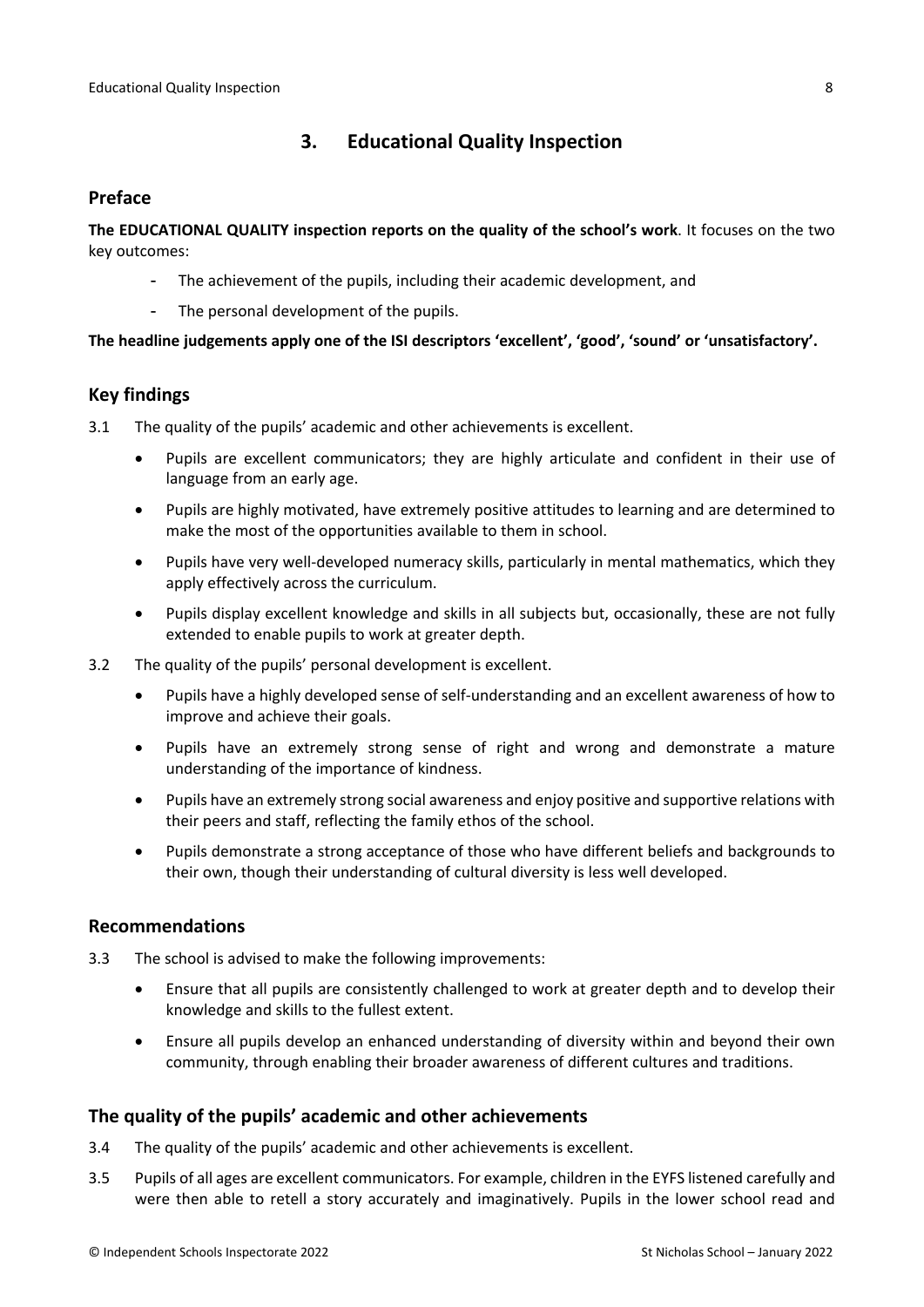explained fluently the meaning of sophisticated vocabulary in their English lessons. In the upper school, pupils expressed their thoughts on the features that are typical of tabloid and broadsheet newspapers persuasively, sequencing their ideas logically. In science, older pupils used technical vocabulary naturally and appropriately to explain their work and, in Spanish, pupils spoke accurately and confidently. In interviews, pupils are extremely articulate and use a variety of linguistic and verbal techniques to promote their point of view, including pace, tone of voice and good eye contact. All pupils listen carefully to their teachers and to one another, following instructions carefully, and welcoming feedback and constructive criticism. Pupils of all ages enjoy debate and discussion in lessons and ask questions confidently to enhance their understanding. Pupils' written work throughout the school displays high levels of literacy, exhibiting clear structure, excellent control of language and the ability to write for different purposes.

- 3.6 The overall achievement of pupils, throughout the school, including those with SEND and EAL, demonstrates excellent progress and successful fulfilment of the school's aim that all pupils should achieve their full potential. In the years 2017 to 2019, results at GCSE have been above the national average. Centre- and teacher-assessed grades in 2020 and 2021 show this performance has been sustained. In the years 2017 to 2019, almost all pupils achieved at least five GCSEs at grade 4 and above. Data analysed show that almost all pupils attain higher examination results than expected for their ability, indicating excellent progress. Pupils with SEND and EAL achieve at least in line with their peers because the support provided by specialist teachers shows a detailed awareness of each pupil's needs. In the lower school, data provided by the school indicate that pupils are exceeding age-related expectations in English and mathematics. In the EYFS, almost all children are exceeding the expected age-related levels, measured against the early learning goals. Recent assessment data and work scrutinised during the inspection demonstrate that pupils of all abilities continue to make excellent progress. This progress is supported by teachers who encourage pupils to discuss and set clear targets that challenge them to strive to achieve their best.
- 3.7 Pupils' attitudes to learning are excellent. They concentrate hard, question enthusiastically and are keen to improve. In many lessons, pupils seek to collaborate with one another instinctively to complete tasks and to reach a shared understanding. In music, for example, pupils worked together highly effectively to produce a complex drumming rhythm and then discussed purposefully how to improve the performance. In French, older pupils supported one another as they completed tasks, sharing vocabulary and testing phrases to refine their work. Throughout the school, pupils are eager to improve their work and hone their skills, as seen in an upper school science lesson, where pupils carefully self-corrected their answers and unpicked their mistakes to ensure they enhanced their understanding. Pupils of all ages, set ambitious but realistic targets for themselves, encouraged and supported by their teachers and form tutors, who challenge them to be aspirational. Younger pupils love their learning and respond extremely positively to excellent feedback from their teachers which prompts a creative and productive dialogue in lessons and in their workbooks. Older pupils respond extremely well when teachers encourage them to work independently, relishing the chance to question incisively to extend their knowledge and expand their understanding.
- 3.8 Pupils develop excellent mathematical skills and apply them effectively across the curriculum. In the lower school, pupils' mental mathematical skills are notably strong, and they possess a rapid recall of times tables which they use extremely effectively to solve challenging questions, often in friendly competition with their peers. Older pupils apply advanced mathematical techniques adeptly in science, where they analyse statistics accurately and produce sophisticated graphical representations of their data. Throughout the school, pupils' evident confidence in and clear enjoyment of mathematics develops rapidly through the effective use of mathematics competitions and through teaching that allows pupils within a group to work at an appropriate level for their ability.
- 3.9 Pupils use information and communication technology (ICT) skills highly effectively across the whole curriculum. Children in the EYFS use the interactive whiteboard enthusiastically when working independently. Lower school pupils showed extremely well-developed skills when using spreadsheets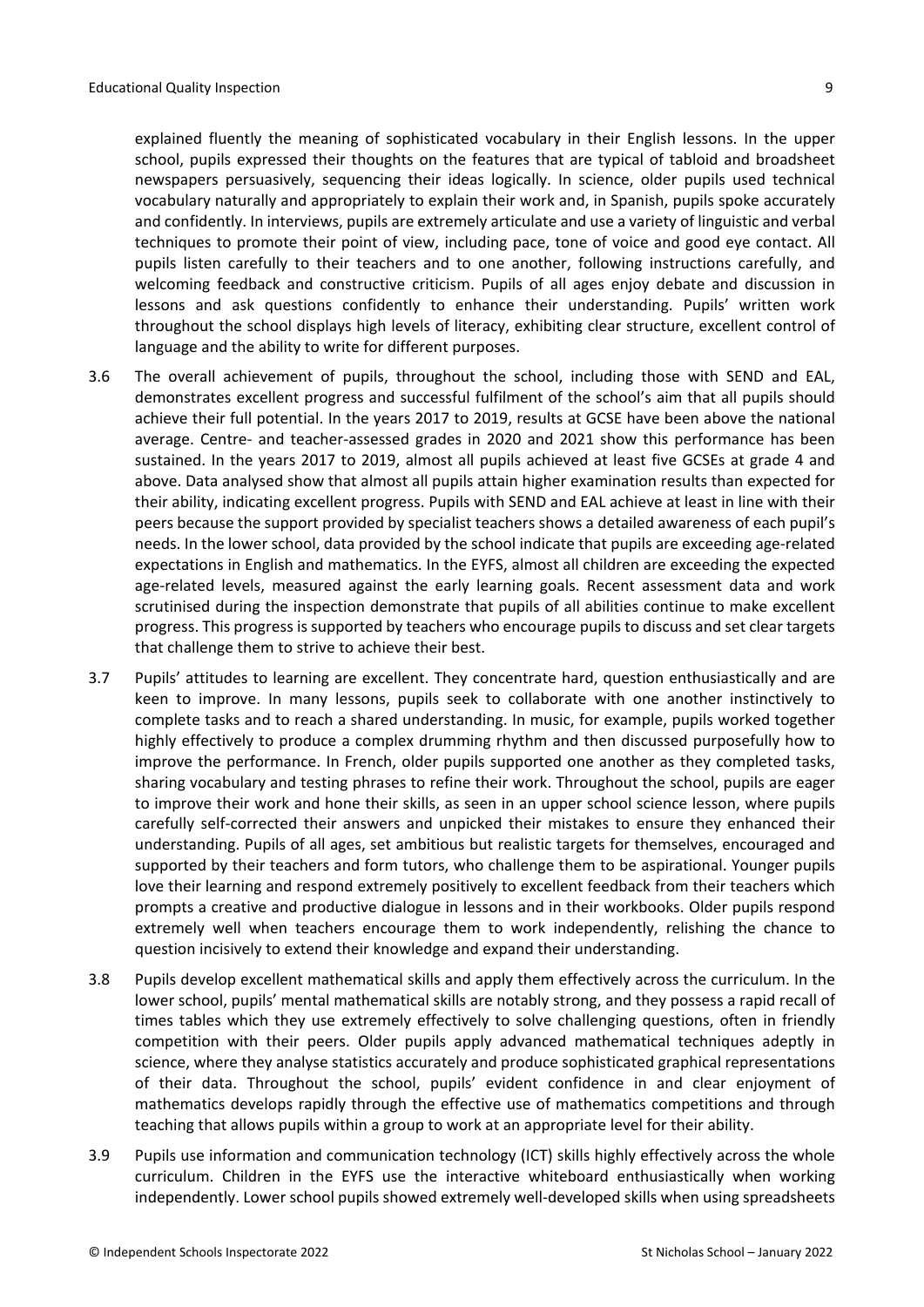and in designing their own websites. In a GCSE ICT lesson, pupils had a sophisticated understanding of two-factor authentication as a secure feature for data protection. Pupils of all ages use ICT easily and effectively to support their learning in most subjects. For example, lower school pupils use software productively to develop their linguistic skills and improve their spelling, and older pupils use ICT proficiently to research and record their work. Pupils' development of excellent ICT skills has been enabled by the prioritising of investment in digital resources by the leadership and management of the school.

- 3.10 Pupils of all ages and abilities achieve excellent levels of knowledge, understanding and skills in a wide range of subjects, as they move through the school and, in their responses to the pre-inspection questionnaire, a very large majority of pupils felt their skills and knowledge improve in most lessons. When given the opportunity, more able pupils show very high levels of achievement. In the EYFS, children demonstrate their study skills by thoughtfully choosing what to learn, hypothesising about outcomes and predicting possible consequences. In the middle school, pupils discussed aspects of Hinduism animatedly, showing a very high degree of conceptual understanding. Older pupils demonstrated an extensive knowledge and deep understanding of chemical properties in science. Pupils' understanding and use of technical language is excellent, for example in music, where pupils wrote accurately about monophonic, homophonic and atonal pieces. In most lessons, pupils demonstrate good and often excellent knowledge of what they have been taught because teachers' explanations and presentations allow pupils to question and to build on prior learning, so that pupils widen their knowledge and enhance their understanding. Pupils demonstrate extremely strong skills in many curriculum areas, such as in drama where they were adept at conveying meaning through gesture and sound. In the lower school, pupils demonstrated excellent problem-solving skills when using concepts of distance, speed and rotation to determine the effect on a falling piece of buttered toast, supported by teaching which encouraged pupils to explore their ideas and apply their knowledge. However, in a few lessons, where the teaching is more directive, pupils' progress is more limited because they do not have opportunities to take charge of their own learning, to ask questions or to explore ideas.
- 3.11 By the end of their time in school, most pupils have highly developed study skills of analysis, hypothesis and synthesis, which they use to extend their learning. Pupils learn to predict, think critically, recognize differences and persevere through a variety of activities. This was evident in a design and technology lesson, where pupils experimented creatively, reflected on their outcomes critically, and redesigned their work successfully. In a lower school English lesson, pupils analysed a range of possible story openings with a high level of proficiency. More able pupils display extremely strong higher-order thinking skills when given the opportunity. For example, in science, younger pupils predicted successfully the outcomes of science experiments, drawing extensively on their prior knowledge to hypothesise, and older pupils made creative links to deepen their understanding of molecular bonding in chemistry.
- 3.12 Pupils reach high levels of achievement in a range of physical and creative activities and speak appreciatively of day trips and overseas visits, which broaden their experiences. Pupils' lives are enriched by the many opportunities provided by the school to compete in sport, to perform in drama and music, to participate in the Duke of Edinburgh's award scheme (DofE), and they enjoy a wide range of clubs and societies. Senior pupils have achieved notable successes in national swimming and cross-country competitions and, more locally, in girls' football. Pupils' artwork has won prizes in regional competitions and there are some high-level individual achievements in music. In response to the pre-inspection questionnaire, a small minority of parents felt that the school does not provide a sufficient range of extra-curricular activities. Inspection evidence shows a wide range of available activities and high levels of participation, especially in sport, where pupils' skills are developed by the many expert coaches provided by the leadership and management of the school.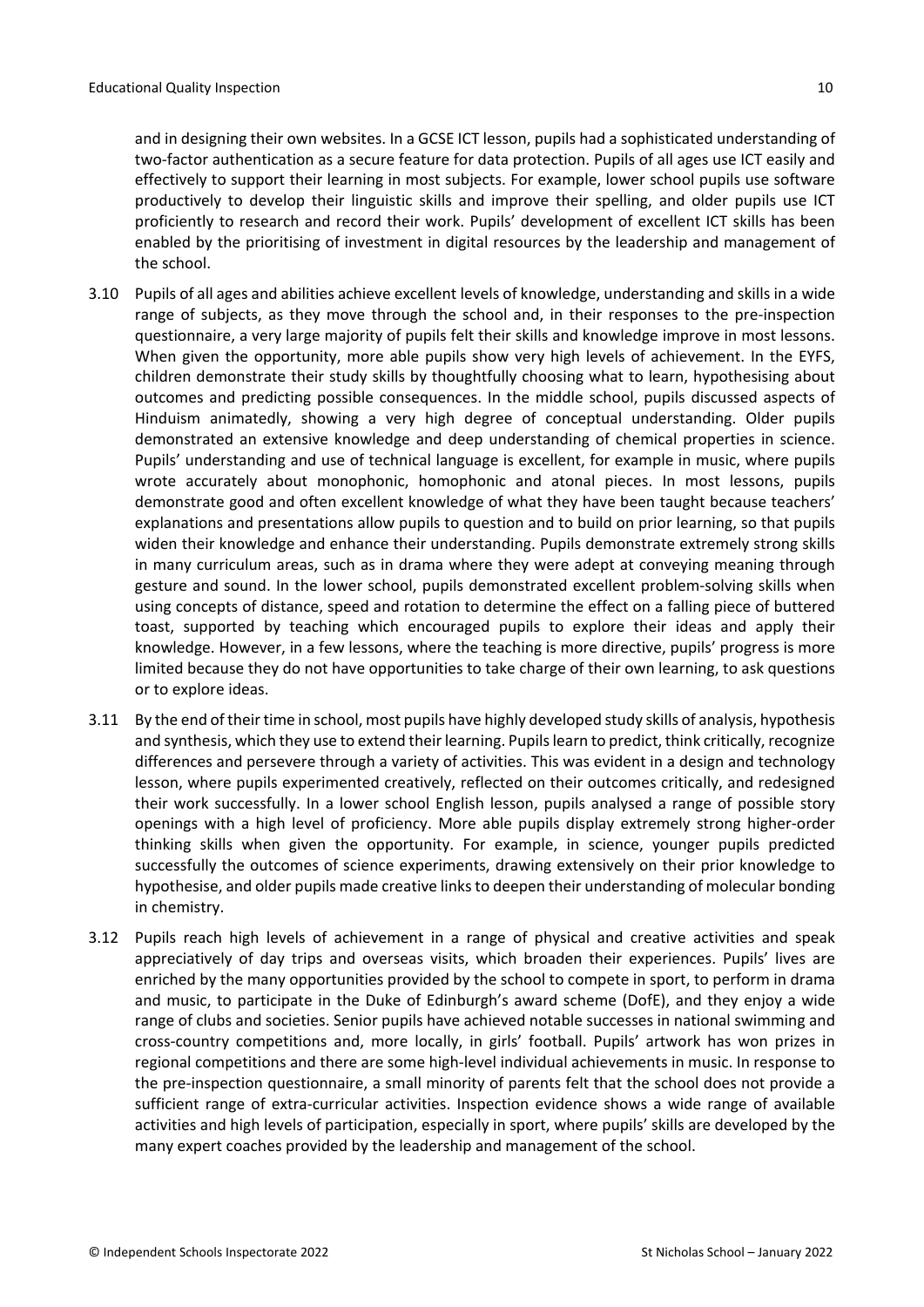## <span id="page-10-0"></span>**The quality of the pupils' personal development**

- 3.13 The quality of the pupils' personal development is excellent.
- 3.14 Pupils develop notably strong self-understanding and self-belief from an early age, meeting the school's stated aim to promote confidence in every pupil. This is because of the focus given to encourage self-confidence by the school's leadership and the support provided by the committed and caring staff. In the EYFS, children tackle new challenges with energy and enthusiasm and sustain their efforts over long periods of time, remaining fully engaged in self-directed tasks and those set by staff. Older pupils have an extremely mature appreciation of their academic strengths and weaknesses because teachers' expectations are clear and staff help them to reflect and set personal targets for improvement. This maturity was evident in group activities in music and drama, where pupils were confident to offer and receive constructive criticism from their peers to improve their work, and in English, where pupils offered each other helpful advice to refine their ideas. In response to the questionnaire, most parents felt that the school encourages their children to be confident and independent. Inspection evidence from pupil interviews confirms this view. Pupils are extremely selfaware and are appropriately proud of their achievements in academic and other areas of school life. Pupil leaders display a high level of self-esteem, valuing their roles and the opportunities provided by the school for them to lead their peers and find ways to bring out the best in them. Pupils of all ages show extremely high levels of resilience. Younger pupils, for example, persevered with tasks in art to produce excellent outcomes and older pupils were tenacious in solving problems in mathematics and persistent to refine their performances in drama. Pupils in the senior school demonstrated extremely strong self-awareness when they spoke of how their involvement in the Duke of Edinburgh's Award scheme has taught them the importance of overcoming adversity to achieve success.
- 3.15 Pupils of all ages display excellent moral sensibilities. In the EYFS, children clearly respect each other and play happily together, sharing resources and understanding why not to encroach on others' learning activities. Mutual respect and kindness are modelled by supportive staff who create a calm and purposeful family environment. In response to the questionnaire, a small minority of pupils disagreed that pupils always treat each other with respect and a few felt that the school's response to such instances is too lenient. However, in interview, pupils spoke eloquently about and demonstrated kind and supportive relationships. They reported that bullying and unkind comments are extremely rare and they felt confident that the school would take such matters very seriously and deal with them appropriately. Inspection evidence supports this view. Pupils exhibit an extremely mature understanding of right and wrong and of the importance of kindness. Their behaviour to one another in lessons, in the lunch queue and in the playground is unfailingly courteous and considerate. Pupils' understanding of the importance of good behaviour is supported by the school's leadership's embedding of a highly positive set of values.
- 3.16 Pupils have a highly developed sense of social awareness, and they work and play together extremely effectively, understanding how to achieve common goals and how to solve problems successfully. Pupils collaborate extremely well with each other in lessons and activities to improve their learning. This was demonstrated in music where lower school pupils worked extremely productively as a choral group, listening to each other's voices, and using this collaborative enterprise to improve their pitching and rhythm. Older pupils contributed maturely to a discussion in physics, sharing their knowledge and listening respectfully to others' views. In discussions, pupils showed an acute social awareness as they cued in the quieter, younger pupils to speak, collaborated instinctively, listened attentively to each other and promoted a free flow of discussion amongst themselves. In the senior school, older pupils take a lead in the personal, social and health education (PSHE) programme by sharing experiences and advising younger pupils about exam preparation and other choices. Throughout the school, pupils' mature social awareness is fostered by the excellent relations between pupils and staff, who encourage pupilsto work together and support each other in and out of lessons. In their questionnaire responses, an overwhelming majority of parents agreed that the school helps pupils to develop strong teamwork and social skills. Inspection evidence confirms these views.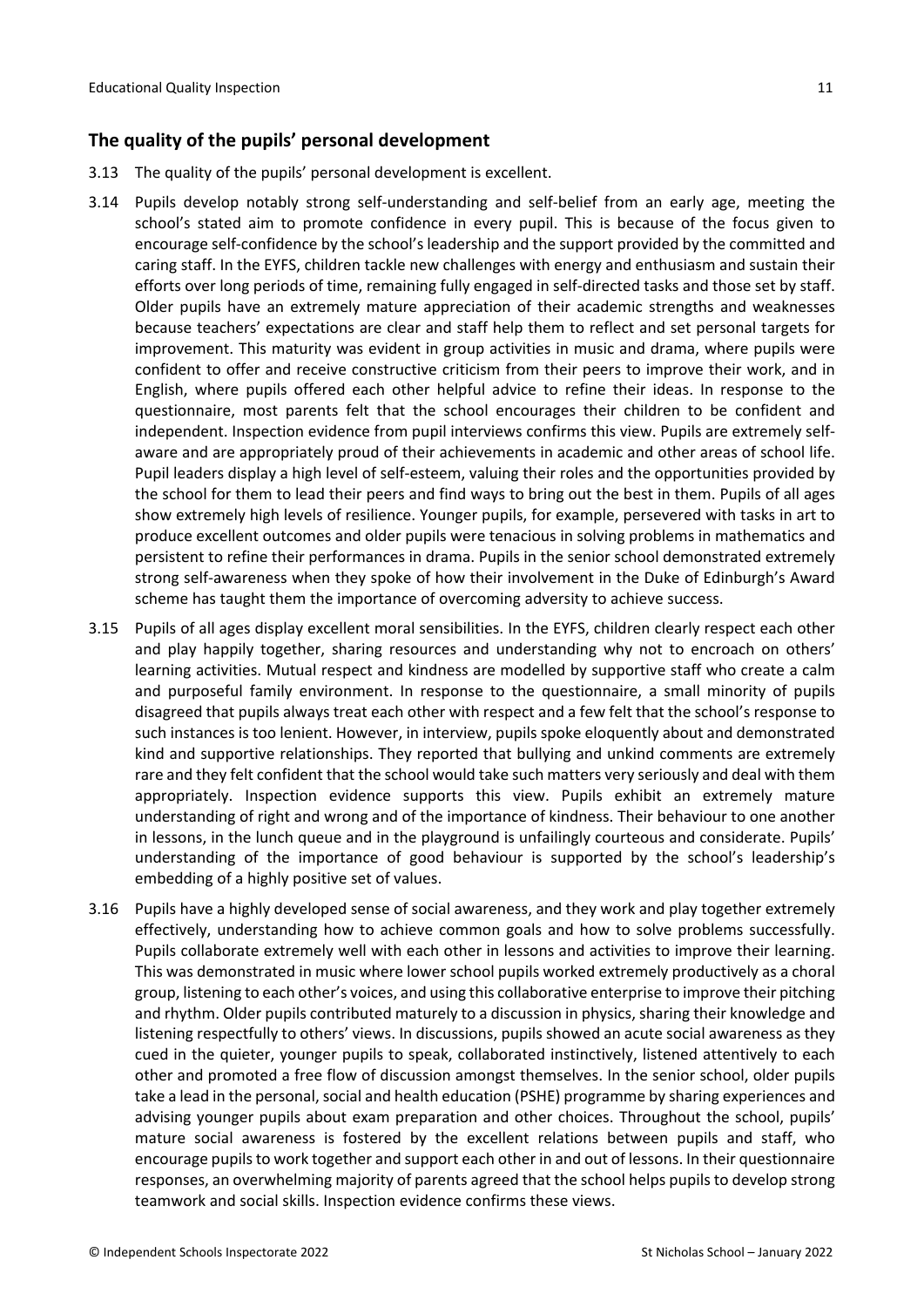- 3.17 From an early age pupils benefit from opportunities to make decisions. They make age-appropriate choices about their learning, the activities they wish to pursue, subjects to study and possible career paths. Children in the EYFS direct the days for themselves and appreciate that their happiness and success depend on the choices they make. Older pupils spoke wisely about the importance of making good choices in their personal lives as a result of focused teaching through the school's relationships and sex education (RSE) programme and, in their questionnaire responses, all parents agreed that the school's RSE programme prepares pupils effectively for life in modern society. Senior pupils actively choose to attend subject revision groups and homework club to improve their learning, and they benefit from the willingness of staff to offer individual support in these sessions. At various ages, pupils identify charities to support, often resulting from personal experiences, such as the pupil-led initiative to raise money for a kidney charity. Pupils are keen to express their views and influence decisions through the school council, with some notable recent successes in changing girls' uniform and amending lunch menus, although pupils of various ages also expressed frustration that some grumbles remain unresolved through the school council.
- 3.18 Pupils have a good spiritual appreciation of the non-material aspects of life. Older pupils enjoy the tranquillity of the school's extensive grounds at lunch times, taking the opportunity to appreciate the beauty of the natural world around them. Younger pupils, in particular, enjoy sitting quietly to reflect in the butterfly garden. Pupils of all ages show a deep respect for the environment, and those in the eco club help to tend the butterfly garden and have ensured that the use of plastic is much reduced in school catering. Lower school pupils showed a good appreciation of music as an escape from everyday life. Some older pupils spoke movingly about finding escape through art and a recent batik project allowed pupils to express personal experiences through this medium. Pupils are supported in their spiritual development by the school's stress on the importance of Christian values in the broadest sense and through the celebration of harvest and Christmas at the local church.
- 3.19 Pupils make an excellent contribution to the life of the school and, when opportunities allow, to the wider community. They embrace responsibilities from an early age with enthusiasm and a high level of understanding. The younger pupils speak proudly of their roles as playground buddies and pupil helpers in art or ICT. Senior pupils in leadership roles have an acute sense of social service, displaying a clear understanding of the importance of their responsibilities. In GCSE physical education (PE), pupils willingly take the lead in demonstrating skills to their peers, offering encouragement and support to others. Older pupils take pleasure in nurturing talent in younger pupils, for example in the all-age football club. Pupils of all ages have a well-developed awareness of the need to care for those less fortunate than themselves through opportunities to support a number of charities. They raise funds wholeheartedly for good causes and actively choose which to support. Pupils develop a strong sense of teamwork and social concern through these pupil-led initiatives, such as collecting for the local food bank and organising the annual party for local elderly residents. The support and encouragement offered by the school's leadership for these charitable endeavours help to reinforce the strong sense of community and collective purpose within the school.
- 3.20 Pupils show great respect for all members of their community. They welcome pupils of all backgrounds and show high levels of tolerance and sensitivity to those from different faiths and cultural backgrounds and they speak positively about the diversity within the pupil body. Pupils spoke passionately about the importance of respecting differences and accepting people for who they really are. Pupils have a clear understanding of the need to ensure there is no discrimination within the school community. They appreciate assemblies which teach them about what is and what is not acceptable, and they express confidence in the school's readiness to deal with any unkindness should it arise. When such unkindness does occur, pupils felt that it often stems more from ignorance than any sense of malice and reflects a less mature understanding of diversity on the part of some pupils. Throughout the school, pupils of different backgrounds mix easily and naturally in lessons and in free time. In a PSHE lesson, lower school pupils showed a mature understanding of poverty and its impact and, in form time, older pupils discussed attitudes to the holocaust with great sensitivity. In their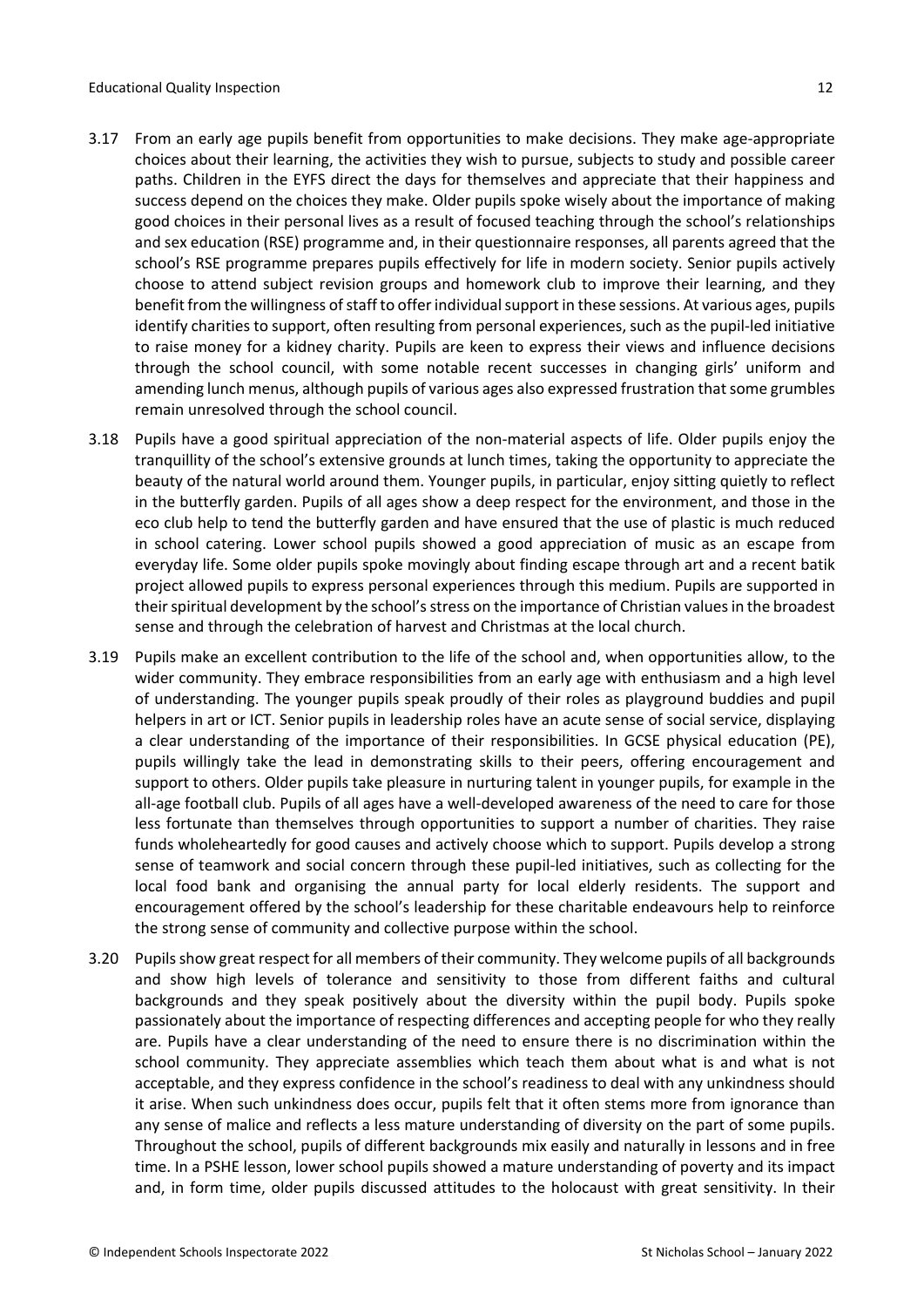questionnaire responses, almost all parents agreed that the school actively promotes values of democracy, tolerance and respect for other people. Inspection evidence confirms these views.

3.21 Pupils have an excellent understanding of how to stay safe and healthy, including the importance of a healthy diet and how to maintain a positive outlook. During the periods of remote learning they say they benefited from the willingness of staff to check regularly about their well-being. Pupils are highly sensitive to their own mental health needs as a result of effective teaching through the PSHE programme and the school's investment in well-being initiatives to support pupils. Pupils have a very secure knowledge of how to stay safe on-line because they are well-educated about the risks. Pupils said they benefit from the school's policy of not allowing mobile phones because they would rather spend their free time in school with friends or in activities. In their questionnaire responses, most pupils agreed that the school encourages them to be healthy. Pupils understand the importance of health and fitness and greatly benefit from the wide-range of sporting and exercise opportunities available in school.